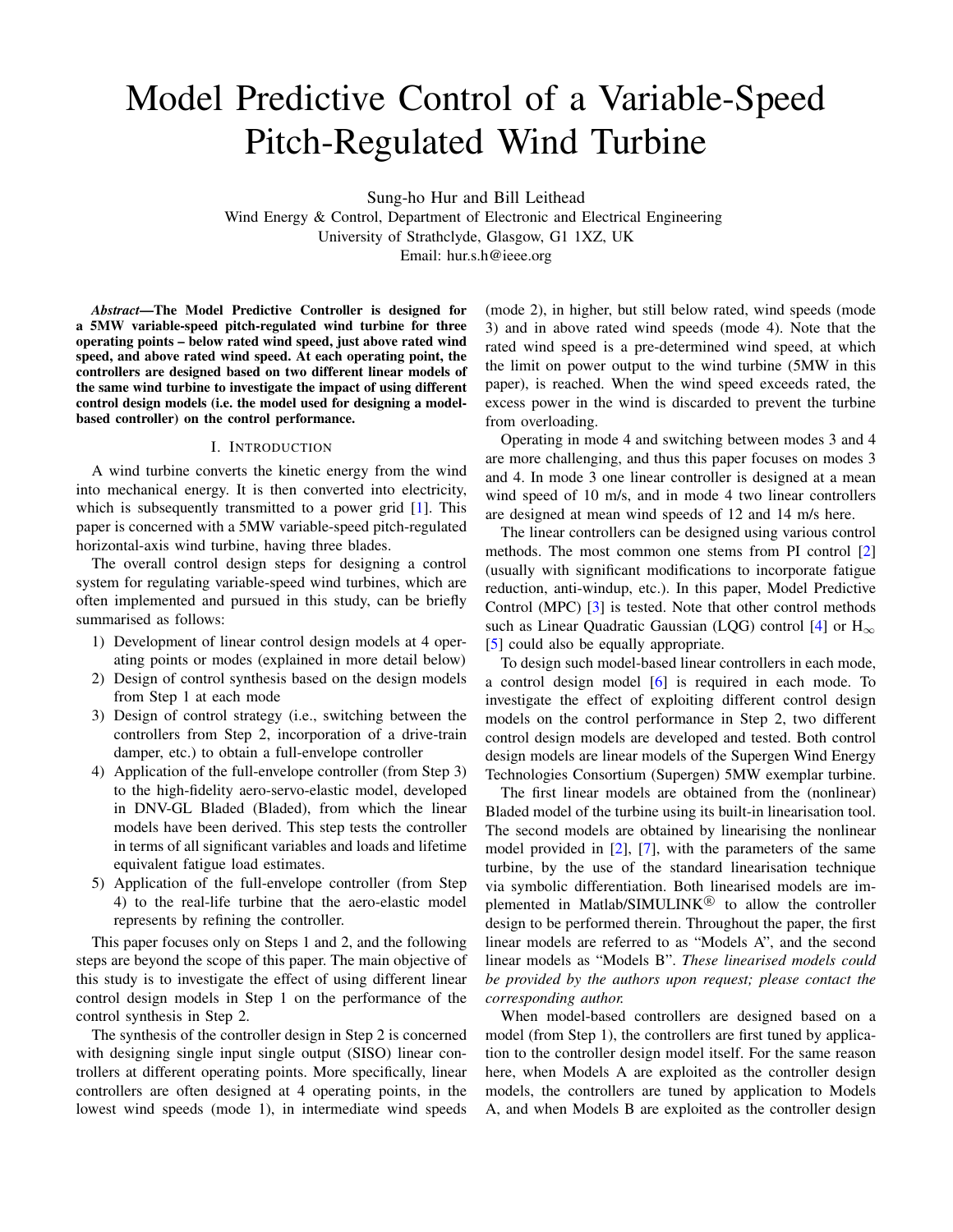models, the controllers are tuned by application to Models B.

Thus the controllers designed based on Models A (i.e. Models A-based controllers) and the controllers designed based on Models B (i.e. Models B-based controllers) are independent, and there is no direct connection between them. However, for the purpose of comparing the performance of these two controllers, Models A-based controllers are applied to Models B in addition to Models A, and Models B-based controllers to Models A in addition to Models B. The differences between these models provide a degree of model-plant mismatch, which would exist in real life, to test the robustness of design. The results in [\[8\]](#page-5-7) demonstrate that the application of Models Abased controllers to Models A and Models B produce similar results, and the application of Models B-based controllers to Models A and Models B produce similar results. Hence, this paper only presents the application of Models A-based controllers to Models B and the application of Models B-based controllers to Models A.

The strategy of the controller design (Step 3) is responsible for switching between the linear controllers from Step 2 by an appropriate switching method, yielding a global nonlinear controller that covers the full operational envelop [\[9\]](#page-5-8). It is related to nonlinear aspects of the plant dynamics, and an investigation of the global behaviour of the system is required. However, as mentioned previously, the work presented here is only concerned with Steps 1 and 2. Therefore, the nonlinear Bladed turbine model cannot be used as Step 3 has not been performed. If it was used, when the nonlinear model requires the linear controller to switch around at 12 m/s (the rated wind speed), the operation would become unstable because when switching, the nonlinear model would require the linear controller to provide negative control action (pitch angle), which is not physically feasible. Moreover, drive-train and tower dampers [\[2\]](#page-5-1) need to be designed during Step 3, or the operation would again become unstable.

The main contribution of this paper is to investigate the effect of the control design model on the performance of the controllers, i.e. the effect of utilising Models A in comparison to Models B when designing MPC controllers.

The wind speed model, which is required for simulations, Models A, and Models B are reported in Section [II.](#page-1-0) Section [III](#page-3-0) reports on the MPC controllers including some simulation results in Matlab/SIMULINK. Conclusions are drawn in Section [IV.](#page-5-9)

# II. WIND SPEED AND LINEAR MODELS

# <span id="page-1-0"></span>*A. Wind Speed Model*

The wind is stochastically varying with time and continuously interacting with the rotor. The effective wind speed is wind speed averaged over the rotor area such that the spectrum of aerodynamic torque remains unchanged. It can be obtained by filtering the point wind speed. The power spectrum for the point wind speed is the Von Karman spectrum [\[10\]](#page-5-10)

$$
S_v(\omega) = 0.476 \sigma_v^2 \frac{\frac{L_t}{V}}{(1 + (\frac{\omega L_t}{\tilde{V}})^2)^{5/6}} \tag{1}
$$

where  $L_t = 6.5h$  denotes the turbulence length of the spectrum, h height, and  $\overline{V}$  mean wind speed.  $\sigma_v$  represents turbulence intensity and is assumed to be 18.34, 17.03, and 16.10 % for mean wind speeds of 10, 12, and 14 m/s, respectively.

The Von Karman spectrum can be approximated by the following Dryden spectrum:

$$
S_D(\omega) = \frac{1}{2\pi} \frac{b_d^2}{\omega^2 + \alpha_d^2}
$$
 (2)

The corresponding point wind speed is modelled by coloured noise as follows:

<span id="page-1-1"></span>
$$
v_d = \frac{\bar{V}b_d}{s + a_d} \xi \tag{3}
$$

where  $\xi$  denotes Gaussian noise.

For [\(3\)](#page-1-1), the values of  $a_d$  and  $b_d$ , for which the Dryden spectrum best approximates the Von Karman spectrum, are

$$
a_d = 1.14 \frac{\bar{V}}{L_t}
$$
 (4)

$$
b_d = \sigma_v \sqrt{2a_d} \tag{5}
$$

The effective wind speed is the wind speed actually experienced by the wind turbine. It can be modelled by spatially filtering point wind speed using the following filter:

$$
S_p(s) = \frac{\sqrt{2}(\sqrt{2} + \sigma(\hat{V})s)}{(\sqrt{2} + \sqrt{\alpha}\sigma(\hat{V})s)(\sqrt{2} + \sigma(\hat{V})s/\sqrt{\alpha})}
$$
(6)

 $\alpha$  is set to 0.55 [\[11\]](#page-5-11), and  $\hat{V}$  denotes the average wind speed over a period of time equivalent to a small number of rotations of the rotor. It can be derived by filtering the point wind speed through the first order filter

$$
S_f(s) = \frac{1}{\tau s + 1} \tag{7}
$$

 $\tau$  is the period over which the wind speed is averaged, and  $\sigma(V)$  is given as follows:

$$
\sigma = \frac{\gamma R}{\hat{V}}\tag{8}
$$

where  $\gamma$  denotes the turbulent wind field decay factor and is set to 1.3. The result from filtering the point wind speed through the spatial filter is shown for a mean wind speed of 10 m/s in Fig. [1.](#page-2-0) The figure depicts the effective wind speed (in blue) together with the point wind speed (in red). Similar results can be obtained for mean wind speeds of 12 and 14 m/s. The rotor radius (R) and the height of the Supergen 5MW turbine are 60 m and 90 m, respectively.

Nonlinear rotational sampling [\[12\]](#page-5-12) is subsequently added to the effective wind speed. The equations for the rotational sampling  $(\Delta \omega)$  are summarised as follows:

$$
\Delta \omega = \frac{1.25}{s/(3\Omega_o) + 1.25} x_r \tag{9}
$$

where  $\Omega_o$  denotes the operating rotor speed (i.e., 1.23 rad/s),  $x_r$  is given as

$$
x_r = \epsilon_1 \cos(3\Omega_o t) + \epsilon_2 \cos(3\Omega_o t) \tag{10}
$$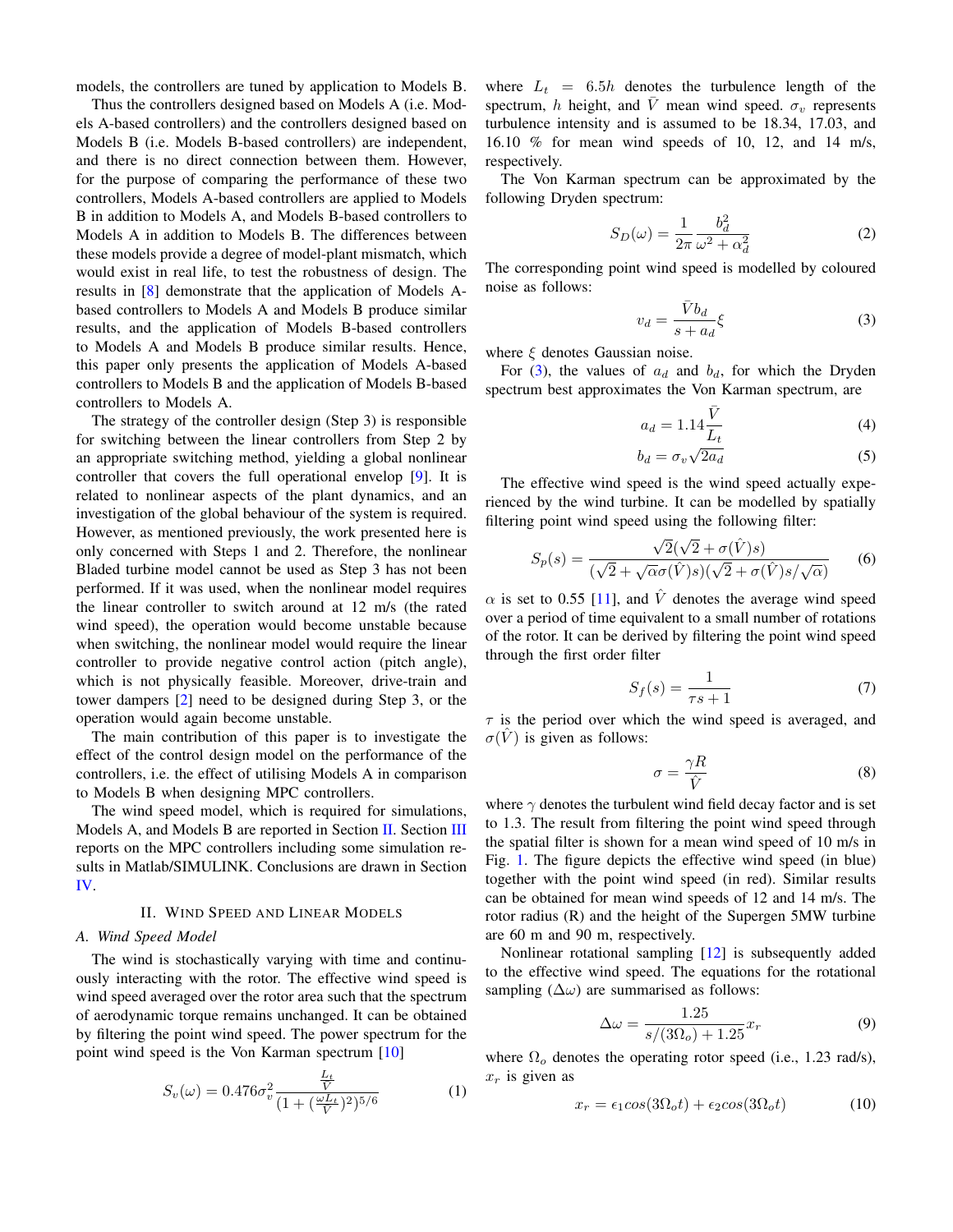

<span id="page-2-0"></span>Fig. 1. Point wind speed (red) vs effective wind speed (blue) vs effective wind speed with linear rotational sampling (green) at a mean wind speed of  $10 \text{ m/s}$ 

and

$$
\dot{\epsilon}_1 = -a\epsilon_1 + b\xi_1 \tag{11}
$$

$$
\dot{\epsilon}_2 = -a\epsilon_2 + b\xi_2 \tag{12}
$$

 $\xi_1$  and  $\xi_2$  denote Gaussian white noise, and a and b are, respectively, set to 0.4 and 3.

The effective wind speed with and without the effect of rotational sampling are depicted in comparison to the point and effective wind speed for a mean wind speed of 10 m/s in Fig. [1.](#page-2-0) Similar results are obtained for mean wind speeds of 12 and 14 m/s. The linear wind turbine models exploit the effective wind speed with rotational sampling throughout the paper.

## <span id="page-2-3"></span>*B. Wind Turbine Linear Models A (Bladed Linearisation)*

Dynamic models are linearised from the (nonlinear) Bladed model of Supergen 5MW exemplar turbine for three different operating points, below rated wind speed (10 m/s), just above rated wind speed (12 m/s), and above rated wind speed (14 m/s). The linear models are, in fact, identified as the Bladed model generates input and state perturbations, and records the resulting variations in the state derivatives and selected outputs to finally derive a linearised model of the turbine in state-space form [\[13\]](#page-5-13). In state space form, they have the following form:

$$
\Delta \dot{\mathbf{x}}(t) = A \Delta \mathbf{x}(t) + B \Delta \mathbf{u}_T(t)
$$
  
\n
$$
\Delta \mathbf{y}(t) = C \Delta \mathbf{x}(t) + D \Delta \mathbf{u}_T(t)
$$
\n(13)

where  $A$ ,  $B$ ,  $C$ , and  $D$  denote the state space matrices.  $\Delta y(t) \in \mathbb{R}^n$ ,  $\Delta u_T(t) \in \mathbb{R}^m$  and  $\Delta x(t) \in \mathbb{R}^r$  (where n and  $m$  are respectively 10 and 3 at each mean wind speed, and  $r$ is 30 at 10 m/s and 26 at 12 m/s and 14 m/s) are defined as

$$
\Delta \mathbf{y}(t) = \mathbf{y}(t) - \mathbf{y}_{op}(t)
$$
 (14)

$$
\Delta \mathbf{u}_T(t) = \mathbf{u}_T(t) - \mathbf{u}_{T,op}(t) \tag{15}
$$

$$
\Delta \mathbf{x}(t) = \mathbf{x}(t) - \mathbf{x}_{op}(t) \tag{16}
$$

 $y(t)$ ,  $u_T(t)$ , and  $x(t)$  represent the output, input, and states, respectively, and  $\mathbf{y}_{op}(t)$ ,  $\mathbf{u}_{T,op}(t)$ , and  $\mathbf{x}_{op}(t)$  are the operating



<span id="page-2-1"></span>Fig. 2. Linearised wind turbine model.

points around which the models are linearised. The resulting Matlab/SIMULINK simulation model is depicted in Fig. [2.](#page-2-1)

There are 10 outputs for the linear models: measured generator speed, nacelle x-acceleration (also known as tower acceleration), nacelle y-acceleration, generator torque, pitch angle, blade pitch rate, nominal pitch angle, electrical power, generator speed, rotor speed, blade flapwise bending moment, and blade edgewise bending moment. The 3 inputs are wind speed, pitch angle, and generator torque demand.

When designing a generator torque controller for the below rated model, wind speed among the inputs,  $\mathbf{u}_T(t)$ , is considered to be a disturbance,  $\mathbf{d}(t) \in \mathbb{R}^1$ , and pitch angle set to zero modifying  $(13)$  as follows.

$$
\Delta \dot{\mathbf{x}}(t) = A \Delta \mathbf{x}(t) + B_u \Delta u(t) + B_d \Delta \mathbf{d}(t)
$$
  
\n
$$
\Delta \mathbf{y}(t) = C \Delta \mathbf{x}(t) + D_u \Delta u(t) + D_d \Delta \mathbf{d}(t)
$$
 (17)

where the input,  $u(t) \in \mathbb{R}^1$ , is now generator torque (or generator torque demand) only.

When designing pitch controllers for the just above and above rated models,  $u(t)$  would be pitch angle only, wind speed is treated as a disturbance, and generator torque is set to a constant value. This is also manifested in Fig. [2.](#page-2-1) Therefore, MPC controllers utilise the following SISO equations:

<span id="page-2-4"></span>
$$
\Delta \dot{\mathbf{x}}(t) = A \Delta \mathbf{x}(t) + B_u \Delta u(t)
$$
  
\n
$$
\Delta y_g(t) = C_g \Delta \mathbf{x}(t) + D_{u,g} \Delta u(t)
$$
\n(18)

<span id="page-2-2"></span>where  $y_g(t) \in \mathbb{R}^1$  denotes generator speed, and  $D_{u,g}$  zero.

To wit, the torque (at 10 m/s) and pitch (at 12 and 14 m/s) controllers control generator speed by varying generator torque demand and by active pitching, respectively.

As previously mentioned, these models are referred to as Models A throughout the paper. The open-loop frequency responses of these models for mean wind speeds of 10, 12, and 14 m/s are depicted in Figs. [3](#page-3-1) and [4,](#page-3-2) in comparison to the open-loop frequency responses of the models introduced in the following section (i.e. Models B).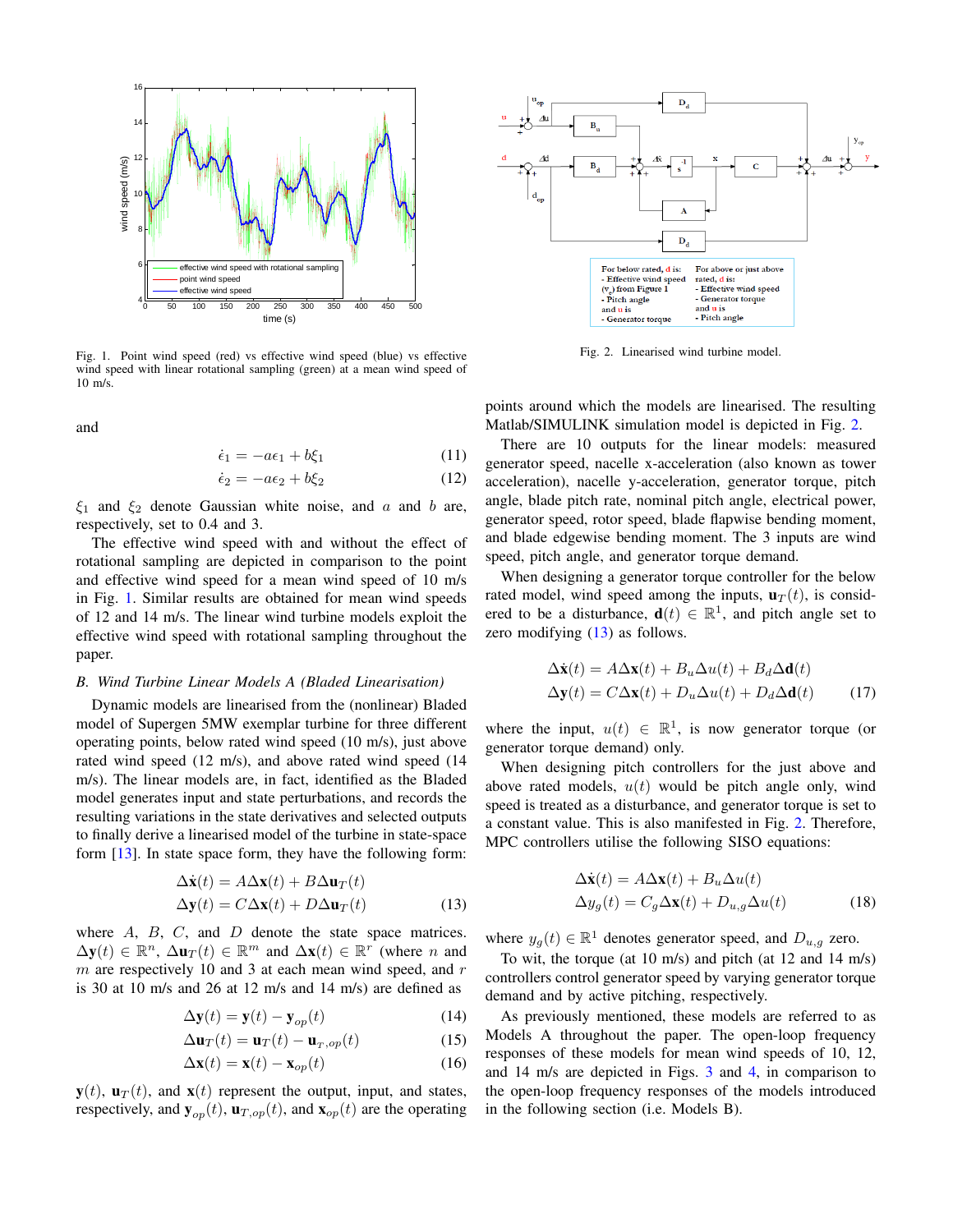

<span id="page-3-1"></span>Fig. 3. Frequency responses of Model A and Model B at a mean wind speed of 10 m/s.



<span id="page-3-2"></span>Fig. 4. Frequency responses of Models A and Models B at mean wind speeds of 12 and 14 m/s.

# *C. Wind Turbine Linear Models B (linearisation via symbolic differentiation)*

The nonlinear model equations provided in [\[7\]](#page-5-6) are linearised via symbolic differentiation (Taylor series expansion) in this section. The parameters of the same turbine as the one used to derive Models A (i.e. Supergen 5MW exemplar turbine) are exploited. Being only  $12<sup>th</sup>$  order for at 10 m/s and  $11<sup>th</sup>$  order at 12 and 14 m/s, they are much simpler models than Models A. As depicted in Fig. [2,](#page-2-1) in below rated wind speed (i.e., at 10 m/s) the control input (i.e. input to the turbine from the controller) is torque demand, while in above rated wind speed (i.e., at 12 and 14 m/s) the control input is pitch demand. Hence, it is a plausible outcome that the orders of the models are different. These models are also in state space form, and referred to as Models B throughout the paper, as previously mentioned. The open-loop frequency responses for 10, 12, and 14 m/s are depicted in Figs. [3](#page-3-1) and [4,](#page-3-2) in comparison to the open-loop frequency responses of Models A from Section [II-B.](#page-2-3)

The inputs are same as Models A, but there are 2 outputs

<span id="page-3-0"></span>only: measured generator speed and nacelle x-acceleration.

## III. MODEL PREDICTIVE CONTROL

MPC is briefly revised in this section and designed based on both Models A and Models B to investigate the controllers' dependence on the choice of linear models used during the design process. The Models A-based controllers are applied to Models B, and the Models B-based controllers to Models A. The differences between these models provide a degree of model-plant mismatch to test the robustness of design.

For the following state-space model, which can be obtained by discretising the continuous model in [\(18\)](#page-2-4),

$$
\mathbf{x}_{k+1} = A\mathbf{x}_k + B_u u_k \tag{19}
$$

$$
y_{k+1} = C_g \mathbf{x}_{k+1} \tag{20}
$$

the prediction equations for MPC can be derived as [\[14\]](#page-5-14) (note that the D state-space matrix is zero since no direct feedthrough is allowed in MPC)

$$
\mathbf{x} = P_{xx}\mathbf{x}_k + H_{xx}\underset{\rightarrow}{u} \tag{21}
$$

$$
y = H\mathbf{x}_{k+1} \tag{22}
$$

where  $H_{xx}$ , H and  $P_{xx}$  are the prediction matrices [\[14\]](#page-5-14) and  $u \rightarrow$  is a column vector as follows:

$$
\begin{bmatrix} u_{k+1}, u_{k+2}, \dots, u_{k+n_{u-1}}, u_{k+n_u}, u_{k+n_u}, \dots, u_{k+n_u} \end{bmatrix}^T
$$
\n(23)

MPC requires the prediction horizon,  $n_y$ , not to be smaller than the control horizon,  $n_u$ ; that is,  $n_u \leq n_u$ .

The control solution can be attained with minimising the following objective function:

$$
J = \left\| r - \mathbf{H}_{\frac{1}{\rightarrow}} - \mathbf{P}\hat{x}_k - \mathbf{L}d \right\|_2^2 + \lambda \left\| \mathbf{u} \right\|_2^2 \tag{24}
$$

subject to the following constraints

$$
\underline{u}_i \le u_i \le \overline{u}_i \tag{25}
$$

$$
\Delta \underline{u}_i \le \Delta u_i \le \Delta \overline{u}_i \tag{26}
$$

where  $\overline{u}_i$  denotes the upper limit on  $u_i$ ,  $\underline{u}_i$  the lower limit, r the reference signal, L a vector of ones, whose size is simply dependent on the prediction horizon, and  $\Delta u_i$  the rate of change of input. The offset  $d = y - \hat{y}$  is included to give unbiased predictions and offset correction. The first  $\left\| . \right\|_2^2$  term is to reduce the reference tracking error and the second  $\left\| \cdot \right\|_2^2$ term to reduce the control action. Therefore,  $\lambda$  provides a trade-off between these two conflicting problems.  $\hat{x}_k$  comes from the internal model here, but a state estimator such as the Kalman filter could also be utilised. For the optimisation, the Matlab function, "quadprog" (the interior-point-convex algorithm) is employed.

The MPC controllers designed based on Models A and Models B at 10, 12 and 14 m/s are respectively applied to Models B and Models A in Matlab/SIMULINK as previously described. The measured outputs (i.e. generator speed) are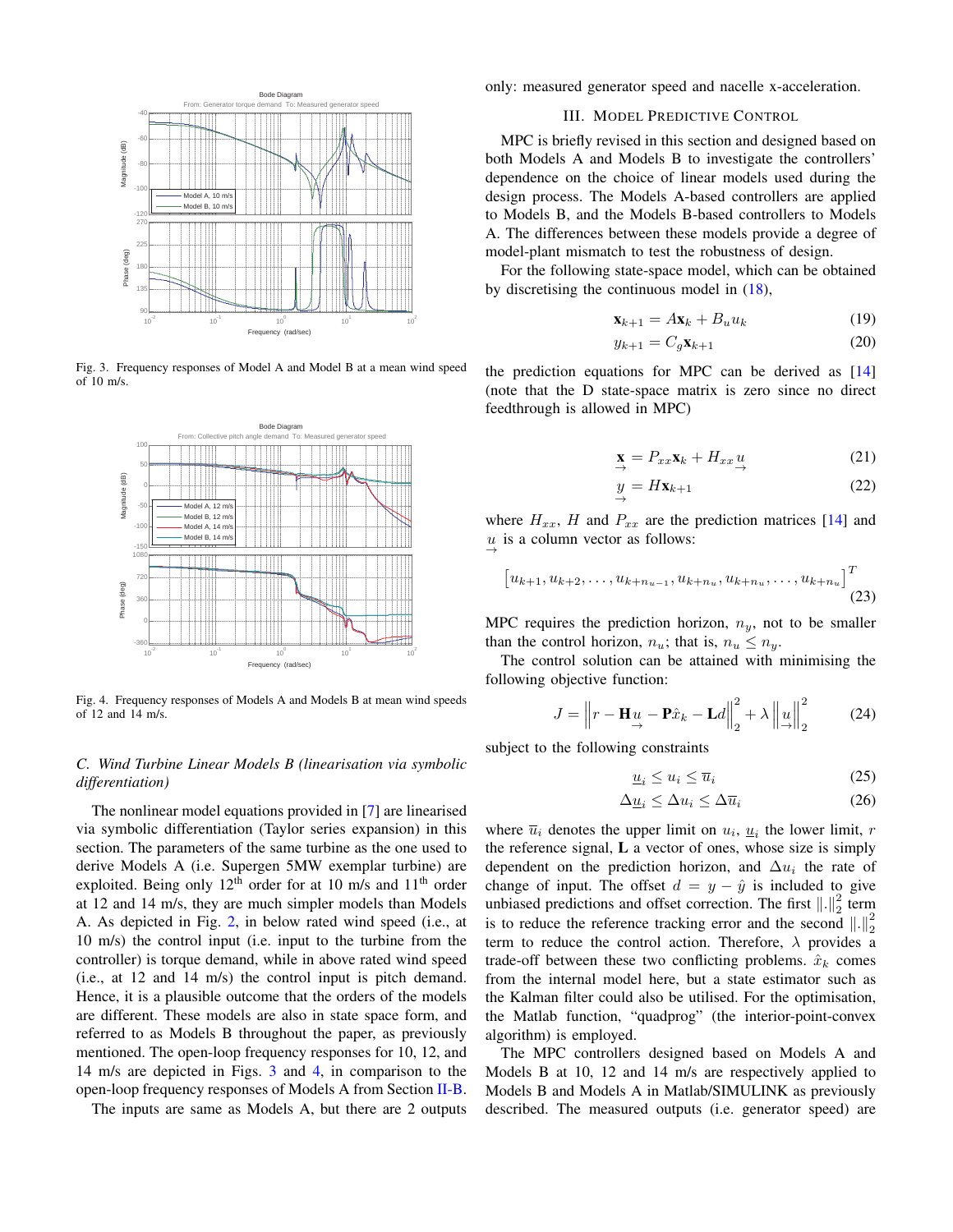

<span id="page-4-0"></span>Fig. 5. MPC based on Models A and Models B; generator speed (output); time responses for mean wind speeds of 10 m/s, 12 m/s, and 14 m/s.



<span id="page-4-1"></span>Fig. 6. MPC based on Models A and Models B; torque demand (10 m/s) and pitch (12 and 14 m/s) (control input); time responses for mean wind speeds of 10 m/s, 12 m/s, and 14 m/s.

depicted in Fig. [5.](#page-4-0) The time responses for the Models B-based controllers at each mean wind speed are satisfactory as the fluctuations remain well below 12 %, which is often within the controller design specification. Although the fluctuations remain well below 12 % for the Models A-based controllers also, sustained oscillation (at frequency of around 5.5 rad/s) can be observed at mean wind speeds of 12 and 14 m/s. It would result in increased loads on the rotor that would propagate down the power-train and impact on the drive train components, e.g. gearbox and shaft. The cause of this is explained with the frequency response in Fig. [8](#page-5-15) below.

Torque demand and pitch angle (control inputs) are also presented in Fig. [6.](#page-4-1) As mentioned previously, the turbine operates in mode 3 at 10 m/s and in mode 4 at 12 and 14



<span id="page-4-2"></span>Fig. 7. MPC based on Models A and Models B for a mean wind speed of 10 m/s; open loop frequency responses;  $T_s$ =0.2 s (sampling time) for Models A and  $T_s$ =0.02 s for Models B.

m/s. Generator speed is controlled by varying torque in mode 3 and by active pitching in mode 4. As such, fluctuation on the control inputs is not as restricted as generator speed, the output. Pitch angle ranges from -0.0873 to 0.6109 rad (-5° to 35◦ ) for the turbine considered in this paper.

The open-loop frequency responses for the Models A-based controllers demonstrate poorer results in comparison to the Models B-based controllers as depicted in Figs. [7](#page-4-2) and [8.](#page-5-15) The open-loop system of a controller in this paper is referred to as the product of the process (i.e. the turbine model) and the controller open-loop. With information obtained from the open-loop responses, such as gain crossover frequency, phase margin, etc, the response of the close-loop system, including the size of the control action, sensitivity to uncertainty, and stability, can be speculated.

The Models A-based controllers are more sensitive to sampling time,  $T_s$ , and 0.2 s needs to be chosen to improve the results. The vertical lines that appear at 20 rad/s in the figures are due to discretisation with this sampling time. However, the Models B-based controllers are less sensitive to sampling time, and a smaller sampling time, i.e. 0.02 s, could successfully be exploited.

At a mean wind speed of 10 m/s, Fig. [7](#page-4-2) depicts that the gain crossover frequencies of the Model A and B-based controllers are approximately 1 and 0.6 rad/s, respectively. Note that Control System Toolbox<sup>TM</sup> in Matlab is exploited here for producing open-loop frequency responses in bode plots. Due to the characteristics of wind, the controllers should be tuned to give a gain crossover frequency in the range of 0.6 to 2 rad/s [\[15\]](#page-5-16). Gain crossover frequencies over this range may lead to large control action, hence actuator saturation, especially in high wind speeds. Gain crossover frequencies below this range could lead to too slow control action. Both controllers are satisfactory in terms of the gain crossover frequency.

However, the peaks produced by the Models A-based controller cross over 0 dB, indicating that the controller would